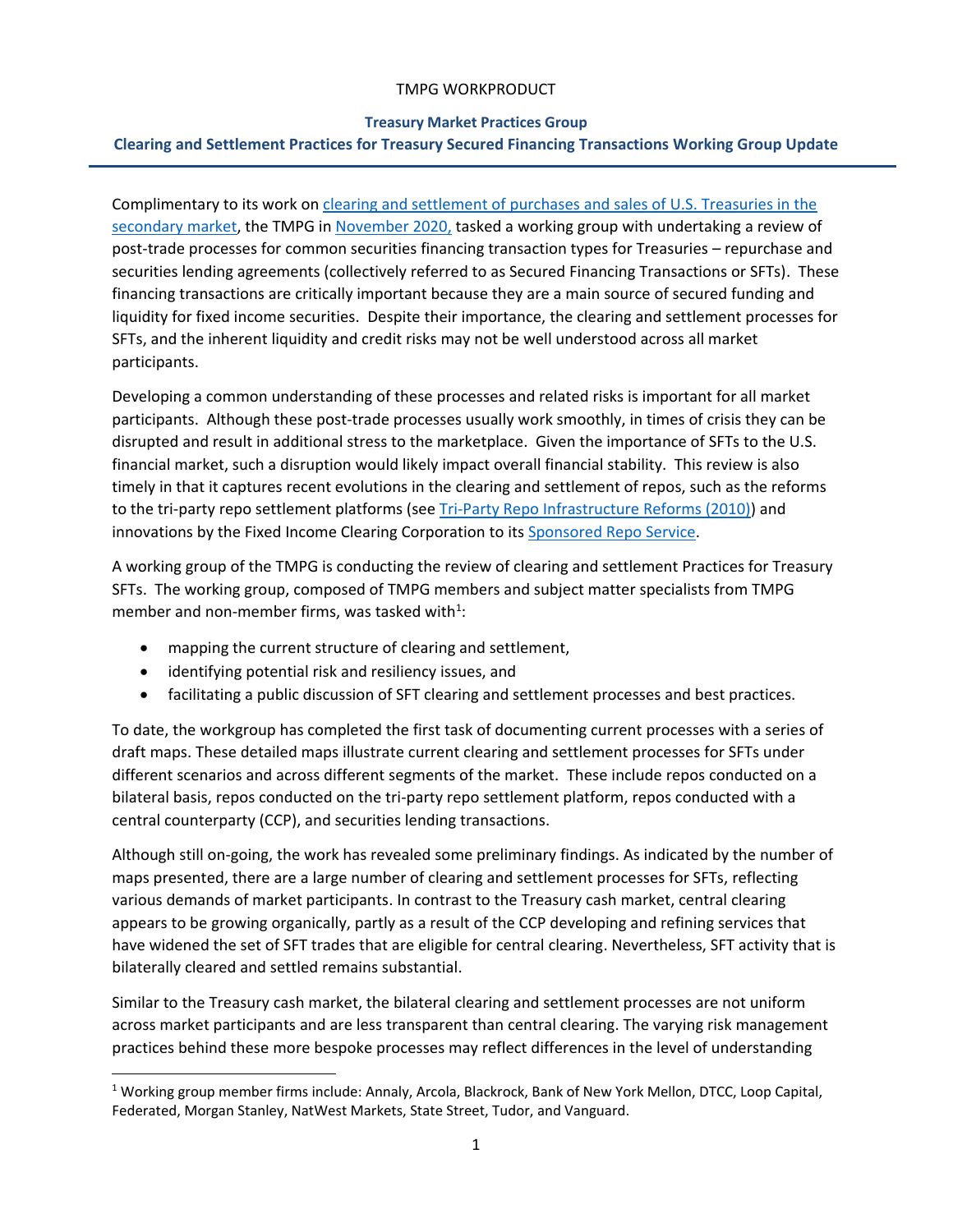among market participants of the inherent risks of SFT clearing and settlement. As the TMPG's work on the above areas remains underway the group welcomes any feedback on the completeness or accuracy of the working draft of the maps.

# **Detailed Clearing and Settlement Cases**

In the [accompanying document,](https://www.newyorkfed.org/medialibrary/Microsites/tmpg/files/CSP_SFT_Draft_Maps.pdf) a number of illustrative clearing and settlement cases are presented using stylized maps. These maps have a similar structure to the clearing and settlement maps published in the TMPG's [White Paper on Clearing and Settlement in the Secondary Market for U.S. Treasury](https://www.newyorkfed.org/medialibrary/Microsites/tmpg/files/CS_FinalPaper_071119.pdf)  [Securities.](https://www.newyorkfed.org/medialibrary/Microsites/tmpg/files/CS_FinalPaper_071119.pdf) The main segments of each trade's life cycle are included, from execution to clearing to the settlement of the on- and off-legs.

In addition to illustrating the clearing and settlement processes, the maps also highlight the participants in the settlement chain and which of them hold counterparty credit risk, liquidity risk, and credit extension risk throughout the clearing process.

Some of the common features across the clearing maps include:

- Entity type: included as individual rows in the process for instance, a clearing bank, CCP, IDB, etc. (Note that the number of entity types and hence rows differs across the various maps.)
- Timeline: For the maps which do not involve a CCP, the day of execution and the settlement of the on-leg are shown on one map, followed by the settlement of the off-leg in a separate map. For those maps involving a CCP, the full life cycle of the trade is shown on a single map.
- Information flows and movements of cash or securities designations:
	- $\circ$  Information flows (gray dashed arrows): Two-way information flows include trade messaging, confirmation, and matching processes. One-way information flows include delivering or receiving instructions and settlement confirmations.
	- $\circ$  Movements of securities (solid black arrows): This includes movements across the Fedwire Securities Service or as a transfer on the books of a bank.<sup>2</sup>
	- o Movements of cash (solid black lines with squares).
- Identification of credit and liquidity risks:
	- $\circ$  Counterparty credit risk (solid red outline): Risk of counterparty non-performance and the associated market risk from liquidating or covering positions.
	- $\circ$  Centrally cleared credit risk (solid green outline): Risk that the CCP assumes in becoming principal to a trade.
	- o CCP counterparty risk (dashed green outline): Buyer's/seller's risk of CCP nonperformance and the associated market risk from liquidating or covering positions.
	- $\circ$  Credit extension risk (solid orange outline): Risk assumed by parties advancing cash upon receipt of securities on behalf of the underlying Buyer secured by such securities. In the event of the Buyer's default, the party providing the cash advance may liquidate the Treasuries and absorb credit and market risk.

<sup>&</sup>lt;sup>2</sup> "Fedwire" is a registered service mark of the Federal Reserve Banks.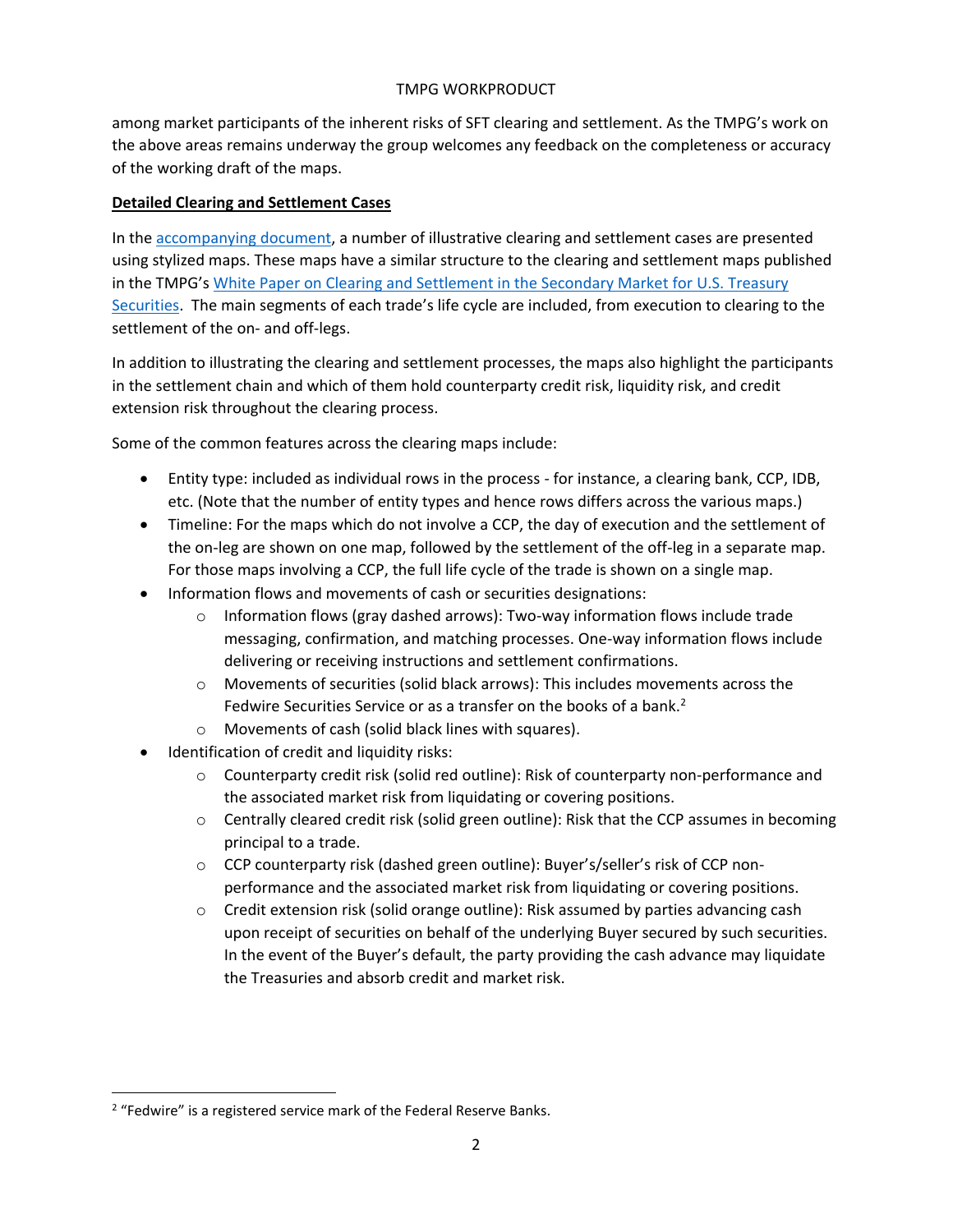A number of different entities may play a role in the clearing and settlement of STFs, depending on the parties to the trade. The different entities highlighted in the stylized clearing and settlement maps are as follows:

- Buyers/Sellers:
	- o Buy-side Firms: Clear and settle bilaterally (not CCP members) or clear and settle with CCP as sponsored members.
	- o Dealers (CCP members): Clear and settle on a bilateral basis with CCP non-members, and clear and settle via the CCP when trading with other CCP members or when sponsoring trades with CCP non-members.
	- o Dealers (CCP non-members): Clear and settle bilaterally as they are not CCP members or clear and settle with CCP as sponsored members.
- Clearing/Custody Banks: Clear and settle on behalf of clients with respect to both CCP and non-CCP trades.
- Central Counterparty (CCP): Clearing house that centrally clears for its members, including member's own activity and member's sponsored activity.
- Interdealer Brokers (IDB): Dealers that operate electronic and voice platforms that allow participants to trade anonymously.

# **Ordering of [clearing and settlement maps](https://www.newyorkfed.org/medialibrary/Microsites/tmpg/files/CSP_SFT_Draft_Maps.pdf)**

- 1. Clearing and settlement on a bilateral basis
	- a. Bilateral repo flow (on leg) overnight
	- b. Bilateral repo flow (on leg) term trades
	- c. Bilateral repo flow (off leg): overnight and term trades
- 2. Clearing and settlement on the tri-party repo settlement platform
	- a. Tri-Party repo flow same day
	- b. Tri-Party repo flow overnight
- 3. Clearing and settlement with a CCP
	- a. Non-sponsored flows
		- i. GCF overnight repo
		- ii. GCF term repo
		- iii. DVP overnight repo
		- iv. DVP overnight repo with IDB
		- v. DVP forward start overnight repo
		- vi. DVP term repo
	- b. Sponsored Delivery-versus-Payment (DVP)
		- i. DVP repo sourced securities
		- ii. Sponsored member sourced securities
	- c. Sponsored GC
		- i. DVP repo sourced securities
		- ii. GCF repo sourced securities
		- iii. Sponsored GC term repo: GCF repo sourced securities
		- iv. Sponsored GC term repo: Sponsored member sourced securities
- 4. Clearing and settlement of securities lending transactions